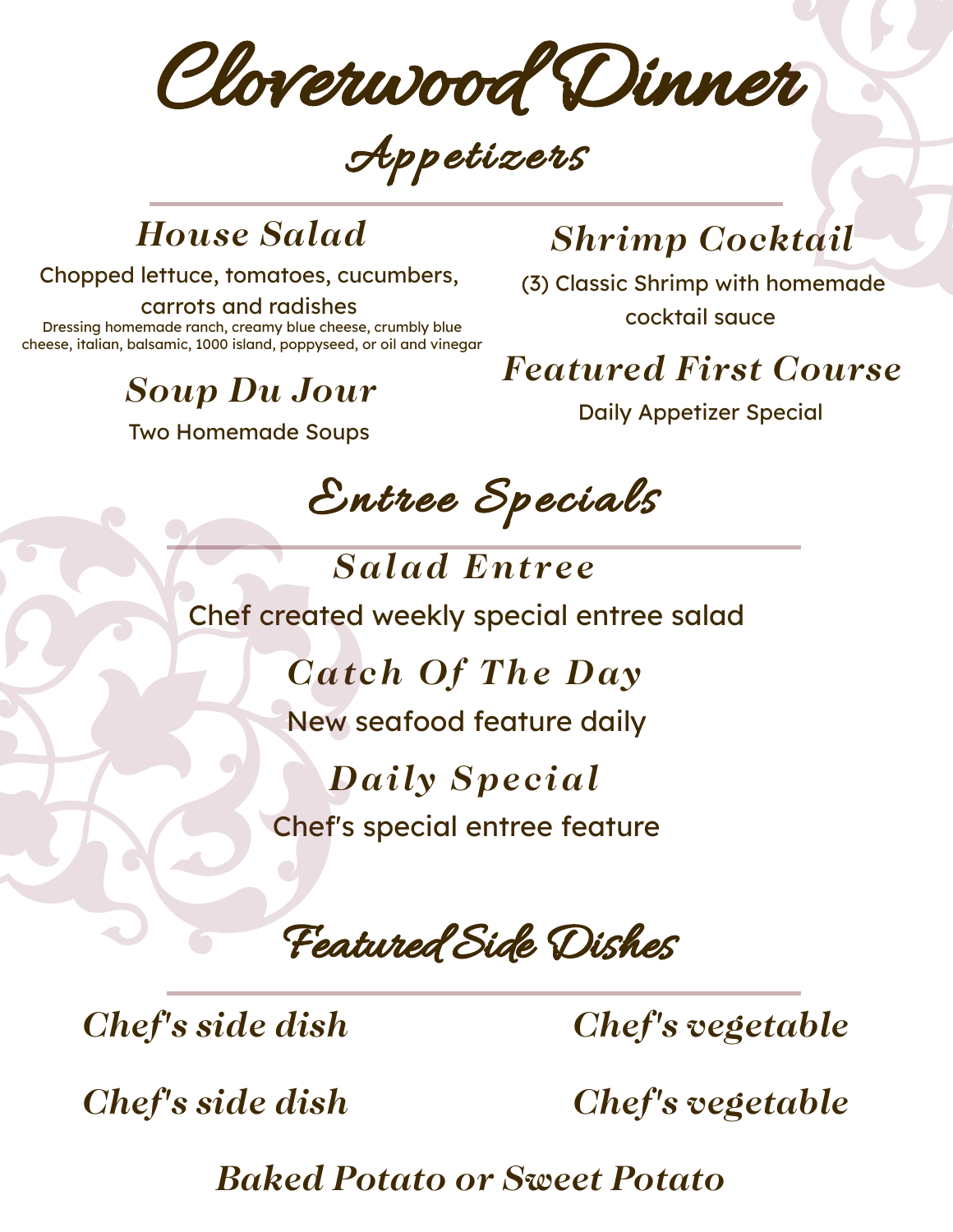Entree

### **Faroe Island Salmon**

Prepared grilled, poached or seared accompanied by a **Gazpacho Salsa** 

### Chicken Veracruz

Satueed chicken breast with spanish olives, capers, bell peppers, jalapeno and garlic simmered in a tomato and white wine sauce

### **Veal Prosciutto**

Veal medallion wrapped with prosciutto and served with sage brown butter

### **Chicken Oscar**

Crispy chicken cutlet with Maryland Crab and hollandaise sauce

### **Spring Orecchiette**

Pasta with lobster, peas and tomatoes in a light tarragon cream squce

### **Filet Mignon**

Char grilled 5 oz filet mignon with your choice of red wine demi-glace or hollandaise sauce

Menu Modifications Welcome